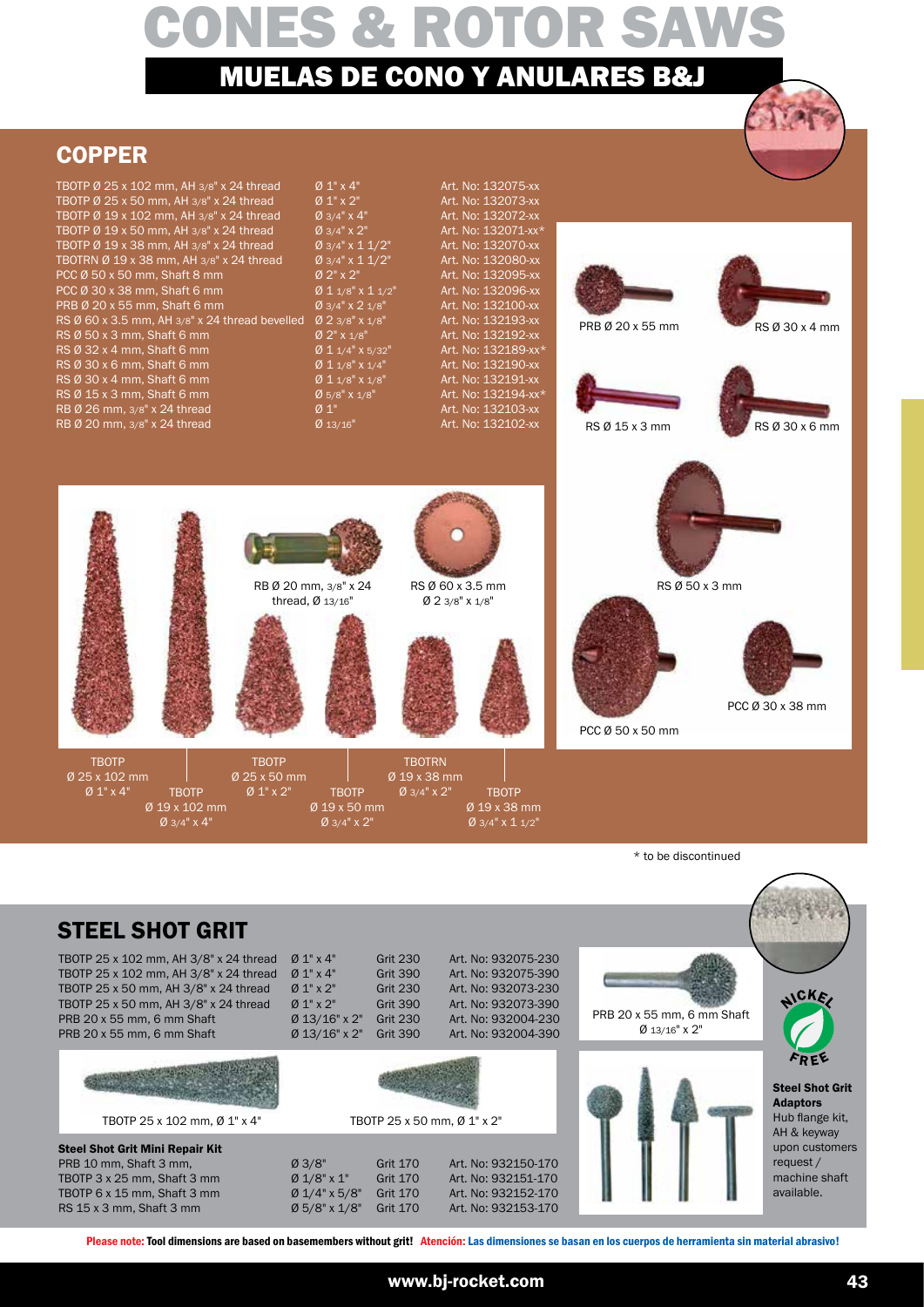## COPPER

#### Pencil Rasps

**PR Ø 6 mm, 102 mm, Shaft 6 mm**  $\sigma$   $\sigma$   $1/4$ " x  $4$ " Art. No: 132086-xx PR Ø 6 mm, 102 mm Pointed, Shaft 6 mm  $\sigma$  1/4" x 4" Art. No: 132086-xxP<br>PR Ø 6 mm, 102 mm Rounded, Shaft 6 mm  $\sigma$  1/4" x 4" Art. No: 132086-xxR\* PR Ø 6 mm, 102 mm Rounded, Shaft 6 mm PR Ø 6 mm, 65 mm, Shaft 6 mm<br>
PR Ø 6/4 x 65 mm, pointed, Shaft 6 mm  $\frac{0.91}{4}$  / 5/32" x 2 9/16" Art. No: 132083-xx PR Ø 6/4 x 65 mm, pointed, Shaft 6 mm  $\emptyset$  1/4" / 5/32" x 2 9/16" PR  $\emptyset$  6 x 65 mm, 40 mm pointed, Shaft 6 mm  $\emptyset$  1/4" x 2 9/16" Art. No: 132084-xx\* PR Ø 8 mm, 170 mm, Shaft 8 mm  $\%$  5/16" x 6 11/16" Art. No: 132087-xx

#### $*$  to be discontinued /  $*$  dejará de fabricarse

PR Ø 6 x 65 mm, 40 mm pointed, Shaft 6 mm Ø 1/4" x 2 9/16" PR Ø 6/4 x 65 mm, pointed, Shaft 6 mm Ø 1/4" / 5/32" x 2 9/16" PR Ø 6 mm, 102 mm pointed. Shaft 6 mm Ø 1/4" x 4" PR Ø 6 mm, 102 mm rounded, Shaft 6 mm, Ø 1/4" x 4" PR Ø 6 mm, 102 mm, Shaft 6 mm, Ø 1/4" x 4"

PR Ø 8 mm, 170 mm, Shaft 8 mm, Ø 5/16" x 6 11/16"

Please note: Tool dimensions are based on basemembers without grit!

#### Carbide Cutters

These Carbide Cutters are very popular for precise damage repair on radial and cross ply tires. They are particularly effective for cleaning of puncture/nail damage. The special cutting profile is adopted to steel cord preparation for long service life.

#### Type Standard

 $\varnothing$  3 x 50 mm pointed, Cutting length 25 mm,  $1/8$ " x 2", Cutting length 1" Art. No: 690101  $\emptyset$  6 x 90 mm pointed, Cutting length 50 mm,  $1/4$ " x 3  $5/8$ " Cutting length 2" Art. No: 690102 Ø 8 x 100 mm pointed, Cutting length 50 mm, 5/16" x 4" Cutting length 2" Art. No: 690103  $\emptyset$  10 x 110 mm pointed, Cutting length 50 mm,  $3/8$ " x 4  $3/8$ " Cutting length 2" Art. No: 690104  $\emptyset$  12 x 110 mm pointed. Cutting length 50 mm,  $1/2$ " x 4  $3/8$ " cutting length 2" Art. No: 690105  $\emptyset$  12 x 110 mm pointed, Cutting length 50 mm,  $1/2$ " x 4  $3/8$ " cutting length 2" Art. No: 690105<br> $\emptyset$  20 x 58 mm ball. Cutting length 20 mm,  $3/4$ " x 2" cutting length  $3/4$ " Art. No: 690106  $Ø$  20 x 58 mm ball, Cutting length 20 mm,  $3/4"$  x 2" cutting length  $3/4"$ 

#### Type ECO - Cylindrical

 $\emptyset$  3 x 50 mm pointed, Cutting length 25mm,  $1/8$ " x 2", Cutting Length 1" Art. No: 690200<br> $\emptyset$  3 x 50 mm pointed.  $1/8$ " x 2", pointed  $\emptyset$  3 x 50 mm pointed,  $\frac{1}{8}$ ,  $\emptyset$  3 x 50 mm pointed  $\emptyset$  6 x 66 mm pointed.  $\frac{1}{4}$  x 2  $\frac{1}{2}$ , pointed  $\bullet$  Art. No: 690201  $\varnothing$  6 x 66 mm pointed,  $1/4$ " x 2  $1/2$ ", pointed  $\emptyset$  6 x 93 mm pointed,  $1/4$ " x 3  $5/8$ ", pointed Art. No: 690202  $\emptyset$  8 x 90 mm pointed, 5/16" x 3  $5/8$ ", pointed  $\blacksquare$  Art. No: 690203  $\emptyset$  6 x 80 mm,  $1/4$ " x 3 5/32" Art. No: 690208  $\emptyset$  6.35 x 64 mm Flat tip fine  $(1/4)$ ,  $1/4$ " x 2  $1/2$ " Art. No: 690215  $\emptyset$  6.35 x 64 mm Flat tip coarse (1/4"), 1/4" x 2 1/2" Art. No: 690216 Ø 8 x 100 mm, 5/16" x 4" Art. No: 690209  $\emptyset$  10 x 100 mm,  $3/8$ " x 4"  $\blacksquare$  Art. No: 690210  $\emptyset$  10 x 110 mm pointed, 3/8" x 4 3/8", pointed  $\emptyset$  11 x 100 mm, Shaft 10mm,  $7/16$ " x 4" Ø 11 x 100 mm, Shaft 10mm, 7/16" x 4"  $\emptyset$  12 x 100 mm, Shaft 10mm,  $1/2$ " x 4" Art. No: 690206

#### Type USA - Triangular

 $\emptyset$  6 x 93 mm, 1/4" x 3 5/8" <br> $\emptyset$  8 x 90 mm (8 mm), 5/16" x 3 5/8"  $\bullet$  Art. No: 690211  $\emptyset$  8 x 90 mm (8 mm), 5/16" x 3 5/8"  $\emptyset$  10 x 100 mm,  $3/8$ " x 4"  $\qquad \qquad \qquad$   $\qquad \qquad$   $\qquad \qquad$   $\qquad \qquad$   $\qquad \qquad$   $\qquad \qquad$  Art. No: 690213